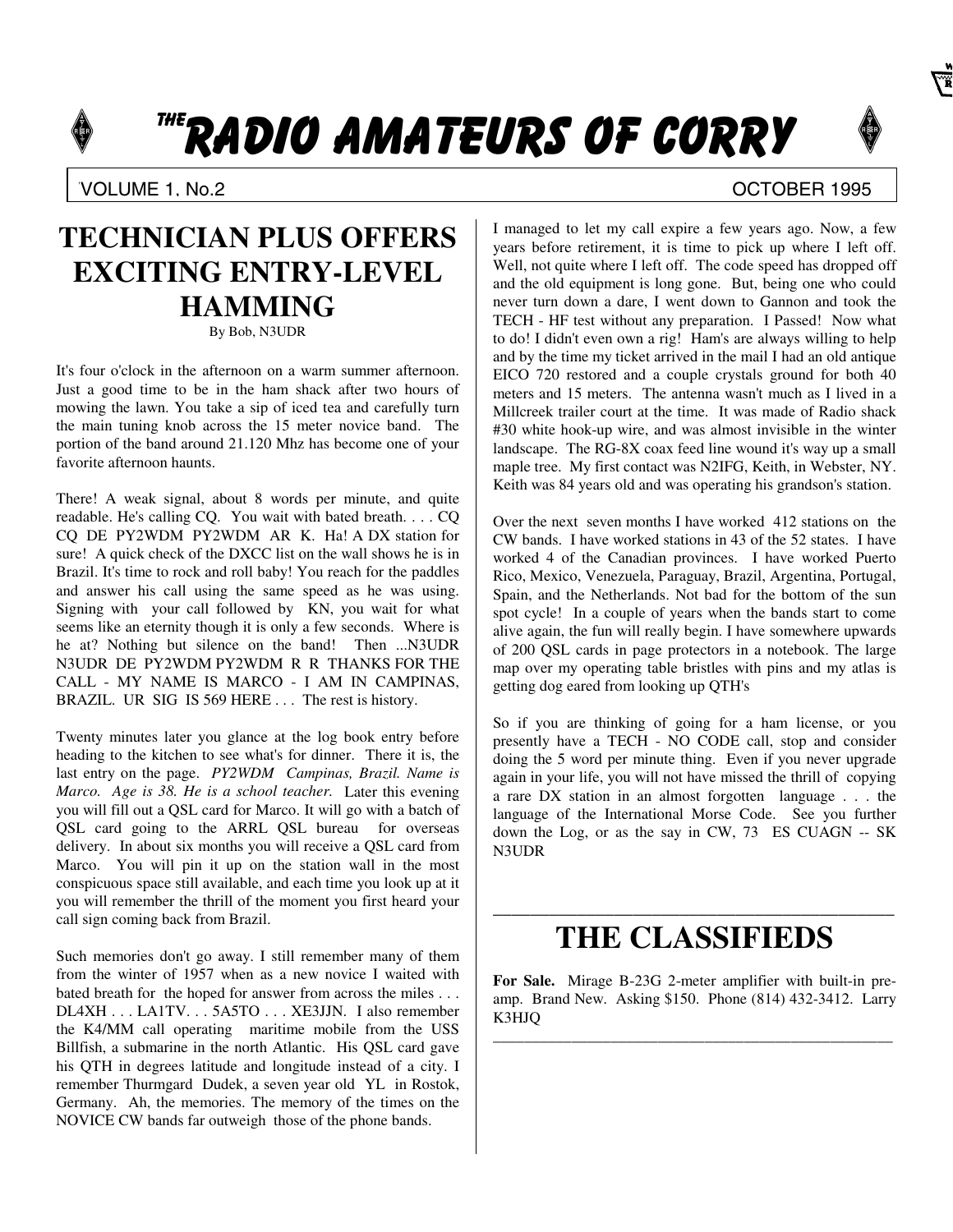### **TID-BITS**

#### By Bob, WA3HDK

Here are a couple of useful **Control Codes** that you need to be aware of: (1) You can reset the time out timer on the 147.09/.69 repeater (if your signal can capture the long-winded offender) by sending a DTFM *"1."* This same technique can be used instead of dropping the carrier to reset the timer. (2) Since we have been unable to gain access to the OLD repeater site to unplug the old repeater, it sometimes comes on (usually after a power outage). Should you hear it on the air, please touch tone it "OFF" by sending the DTFM sequence *"\*602\*."*

Thanks to Norma, W3CG, for pointing out that the RADIO AMATEURS OF CORRY club was founded forty years ago. I haven't got all the details yet, but it looks like it would make a

*\* \* \**

good project for some of you historians out there to pick up. Tell you what--if you will write the story, I will set in to print How 'bout it, any takers??

\* \* \*

The WESTERN PENNSYLVANIA REPEATER COUNCIL FREQUENCY COORDINATING COMMITTEE strongly suggests that repeaters in the northwestern quadrant utilizing PL use 186.2Hz. A reproduction of their map is shown below.



I want to take some time to thank those who made financial contributions so that we could publish this issue. A couple of you made really sizable contributions. I won't embarrass you by saying which ones, but thanks to those of you who contributed \$20 and \$10. A couple more made \$5 contributions. I don't suppose you know it, but it takes about \$50 to publish one issue- -actually it is probably more when you stop to think about it. Postage alone is 32 cents and my supplies cost nearly 5 cents per page. We mail to sixty-six addresses so, if I miss the deadline and cannot deliver some issues at the club meetings, the costs go up about \$10. *There ain't no such thing as a free lunch!*

### HAVE YOU CHECK THE EXPIRATION DATE ON YOUR LICENSE

\* \* \*

I have received a packet message from John, N3NKV revealing the results of some of his research for a term paper he is working on. John is a student majoring in communications art at Clarion U. Being a typical ham he looked into the heights of the TV towers on upper Peach Street. To save space, I have tabulated the stats.

| <b>STATION</b> | $HAAT^*$ | $HAG^{**}$ | $HAS***$ |
|----------------|----------|------------|----------|
| WICU           | 1,000    | 789        | 2,167    |
| WIET           | 955      | 780        | 2,090    |
| WSEE           | 938      | 750        | 2,090    |
| WOLN           | 880      | 717        | 2,017    |
| WFXP           | 500      | 350        | 1,667    |

\***HAAT = Height above average terrain,**

 **\*\*HAG = Height above ground \*\*\*HAS = Height above sea level**

\_\_\_\_\_\_\_\_\_\_\_\_\_\_\_\_

**\* \* \***

## **CLUB TO CO-SPONSOR BREAKFAST BUFFET AS A FUND RAISER**

### **VFW OFFERS UNIQUE FUND-RAISING OPPORTUNITY TO RAC**

The VFW is offering a unique opportunity for our club to earn some money. As a part of their community service program, they are allowing non profit organizations to share the profits from their breakfast buffets. We are required to buss tables and provide some kitchen services--mostly KP type work.

We are going to need about 14 volunteers to help by serving a four-hour shift. There will be two shifts--One from 6:00 am to 10:00 am, and the other shift will run from 10:00 am to 2:30 pm.

We have contracted to serve the buffet on Sunday, December 3, 1995. The location is the VFW hall on Meade Avenue. Although the breakfast begins at 8:00 am, we need to have our crew on duty at 6:00. We hope you will call Jim at 664-8140 and volunteer your services. Let Jim know which shift you can handle. One runs from 6 am thru 10 am and the other starts at 10 am and ends about 2:30 pm.

If you can't help serve, why not consider eating breakfast there on December 3. The menu will be eggs, toast, home fries, pancakes, ham, sausage, French toast, pastries and many other items. It is an all-you-can-eat deal.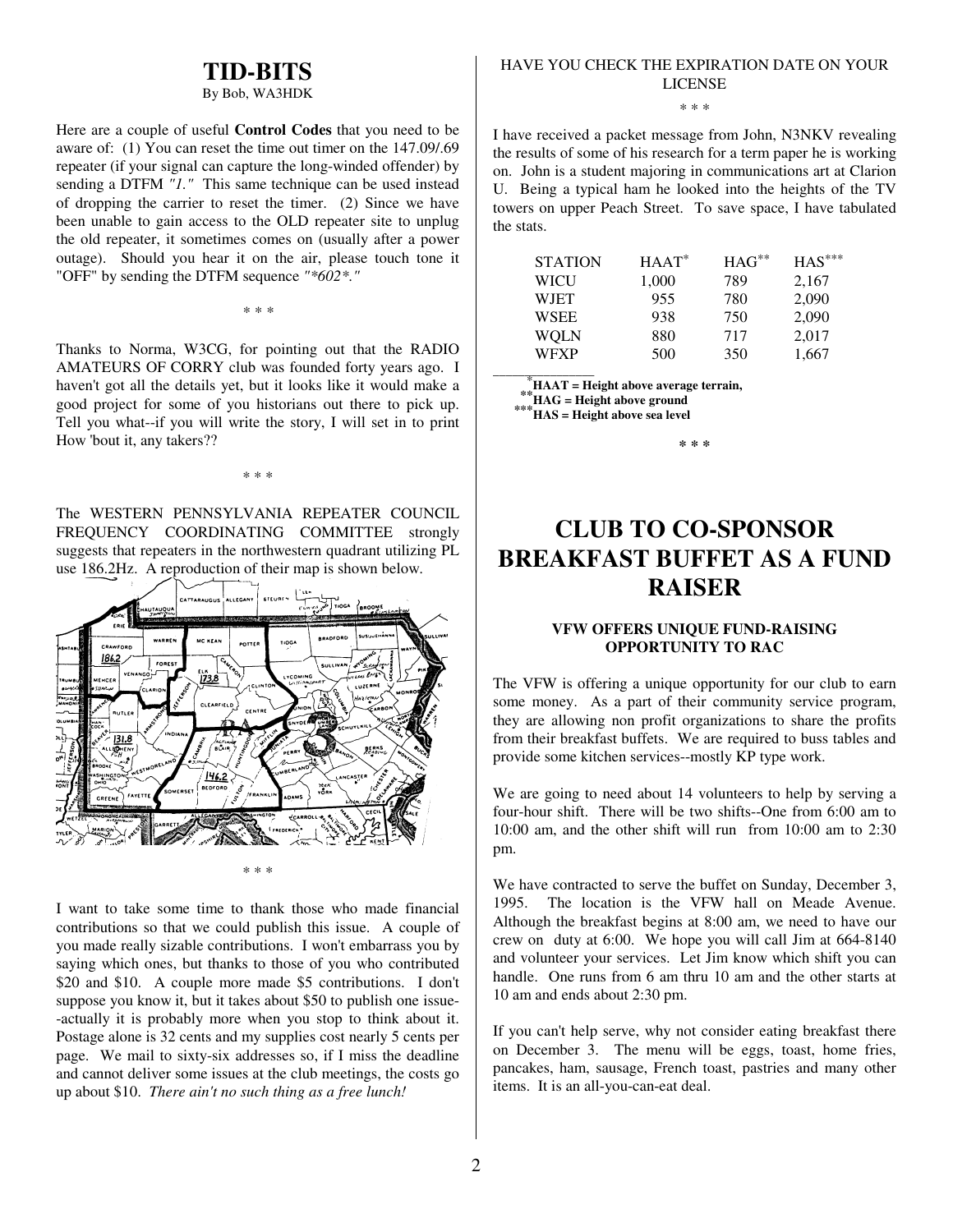## **EXTENDED COLLINEAR FOR THE VHF AND UHF BANDS**

By Leonard WB3AYW

Ready to save money in ham radio? Try home brewing antennas.

Depending on the size and construction techniques chosen, it's possible to build vertical or horizontal collinear in as little as two hours, or at most, one day. The cost is low, and gain can be increased by adding more elements, one set at a time, to the array. Support can be a rope attached to a tower or tree. With only moderate variation in gain and pattern, the VSWR will be low across the band.

The antenna illustrated in figure 1 is a 1/2 wave J, from the VHF Handbook on Antennas, 1975 by Green Publishing, Inc., page 17.



By changing the 1/2 wave section to 5/8 wave, (See Fig. 2) the gain can be increased. The feed point is changed only by a minor amount, with a gain in performance.



 For use on two meters, the antenna is made from #12 stranded copper wire for the radiators Te loading coils (see Fig. 3) are #16 or #18 solid wire.The jumpers are made from wire that is braided, so it can flex if necessary.



The length of wire (C) for the phasing coil which is spaced out to dimension (B) is determined by the formula, *C=1 wavelength +B-A.*

The antenna is fed with coax and the VSWR is 1.2:1 over the entire FM section of the band, at the transmitter. The phasing coils (see Fig. 3) are wound on fiberglass tubing, so the support will have little effect on the loading coils. PVC will vary the tuning with each coil, and the performance will vary also.

Assemble the J-antenna and tune it by sliding the feed point for the lowest VSWR; then add one coil and 5/8 wave section at a time. Adjust by shorting out one turn at a time to raise the band center (In effect to shorten the array), if necessary.

To make an antenna for other frequencies, use the formula (for the coils) *one wavelength plus the coil physical length minus the 5/8 wave length*. This is the wire wound on the coil form. This antenna could be self supporting, by using aluminum tubing and a solid fiberglass coil form. The antenna must be straight (in line), so the pattern does not deteriorate. The gain will decrease; if the antenna is not straight.

Other dimensions in inches:

 $\overline{\phantom{a}}$ 

|   | 446    | 146 | 52     |
|---|--------|-----|--------|
| A | 15 3/8 | 48  | 1341/2 |
| B | 6      | 19  | 53     |
| C | 17     | 53  | 148    |
| D |        | 3   | 8 1/2  |
| E | 1/4    | 1/2 | 1 1/4  |

Reference VHF Handbook 1975, Green Publishing, Inc. Page 17, figure #1. and (H.R. - 1986 page 95 and 97 by WB3AYW)

\* \* \*

**BOB, N3UDR IS SPORTING AN NEW AEA PK232 MBX.** An old-time RTTY operator, Bob is enjoying the "new" digital revolution.

\* \* \*

**MAC, W3BJZ FINALLY HAS THE NEW WARAC BANDS** on his cubicle quad. He had a little scare after putting the antenna in the air when his rotor failed. KD3II, AB3X, KE3PD, and WA3HDK asssisted in replacing the failed unit.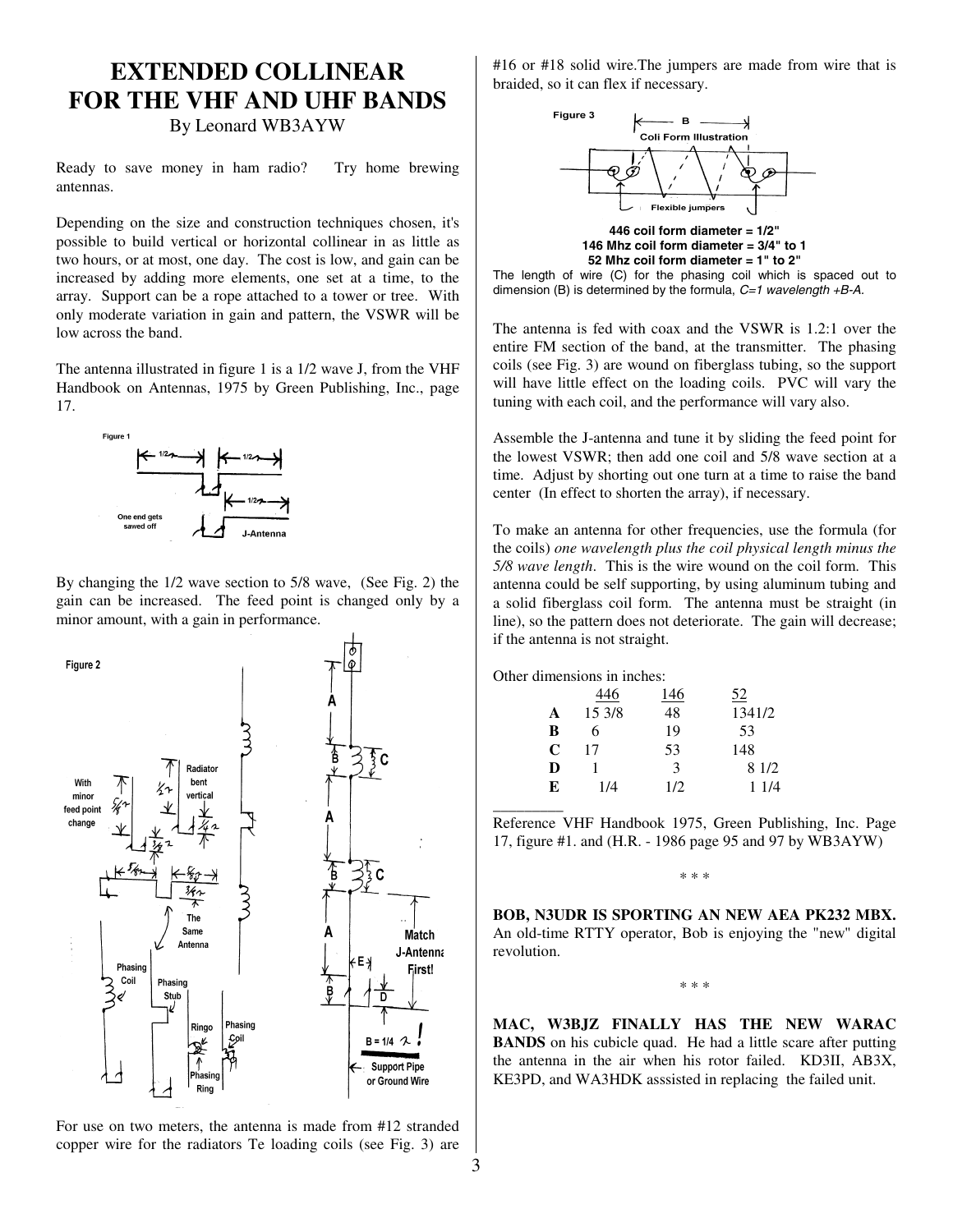Compliments of

## **WB3AYW REPEATER**

146.31/.91 Union City, PA

### **COUNTY HUNTERS USE MARAC** (MOBILE AMATEUR RADIO AWARDS CLUB) By Mac, W3BZJ

This club offers many awards for working counties that are given out as mobiles travel across the country. Mobiles sometimes stop on a county line and give out 2 counties at a time. It is lots of fun to listen to them and, when a county is given out that you need you can give him/her a call and send and receive a report thereby confirming the contact. You do not have to be a member to join in on the fun but it is more enjoyable if you have a membership so that you can send for awards when you have enough contacts. Some of the many awards that can be earned are for counties worked; being net control; going mobile yourself; and many more. There are several nets on different bands but the most popular is 14.336 Khz.

There are over 3000 counties in the 50 states but you do not have to work all of them to start getting awards. Some stations have worked them all and started over as many as 3 or 4 times so there is no end to it if wish to keep on. You have to send cards to get the contact confirmed but the cards can be ordered from the bureau or any of several other printers. The cards have room for 8 or 9 contacts but you must have only the contacts for one station on a card. You may send as many cards at a time as you wish. The cards are sent to the bureau which sorts them and sends them to the mobile. A special postage rate is charged because several cards are sent at a time to the mobile for signing (which validates them) and several are returned to you at one time. The present mailing rate will be given to you when you send for the informational packet. Membership includes a monthly magazine called "*The County Line Road Runner.*" The dues are \$16 per year to ship the magazine via 3rd class mail, or \$19 per year for 1st class. Your cards are always sent 1st class. To get the membership packet send a business size SASE with 55 cents postage to:

 MARAC P.O.B. 2561 Universal City, Texas 78148-2651

The membership package will include information on net frequencies, net operation guides, computer logging, QSL procedures, and Mobile Reply Cards.

## **Radio Amateurs of Corry Mark 40th Anniversary**

Here are some notes given to me by Norma, W3CG, concerning the origins of our club. They are in the form submitted and we don't claim that it makes slick reading. Instead, here are some notes:

First meeting January 18, 1955

### First Officers

President, Charles Slocum W3AGD Vice. President, Cecil Messenger W3AGF Secretary, David Hubertz W4FRK (not original call) Treasurer, Jay Patton (now lives in California). W3AHH said he was called Jay

**Trustees** 

| Dick Williams W3AGP  | 1 year  |
|----------------------|---------|
| Bob Barto WN3AWV     | 2 years |
| Quentin McCray W3AHH | 3 years |

Code and theory classes were held twice a year at CorryHigh School, hours 7 P.M. to 11 P.M. First class terminated in June and second in December Field Day was held in 1958 and possibly from 1955 on

- M. Harold Sexton W3YXE of Union City died May 19, 1958 and his call sign was applied for by the club on May 21, 1958. Second choice was K3RAC.
- MARS affiliation was requested on July 15, 1957. (the club is no longer affiliated)
- 110 people were present at the Club/MARS picnic on June 4, 1959.

Club Station listed as of June 25, 1958

Club dues were \$2.25 May 23, 1961 Treas. balance was \$31.04

### **UNION CITY AMATEURS FORM CLUB** By Bill, W7RVY

Something different and exciting happened in Union City last month. On September 14, 1995, a new and long-needed radio club came into being.

The "*Union City Wireless Association*" was formed by a group of some fifteen hams meeting in the living room of W7RVY. The group went over a set of "draft" bylaws, making changes,

Continued on page 5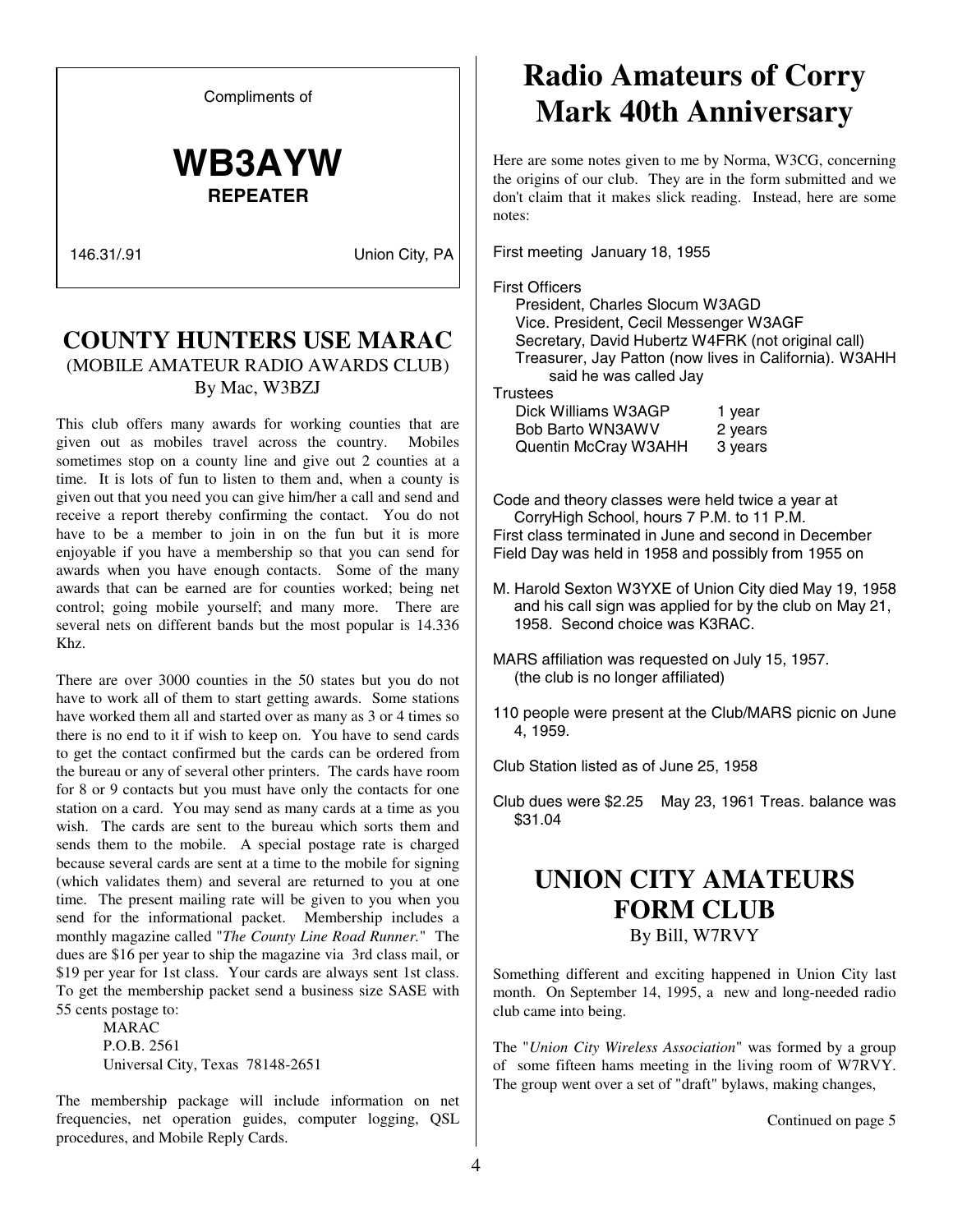adding, and subtracting, and coming up with a short, but workable platform for the operation of the new club.

Prior to the discussion and adoption of bylaws, a thorough presentation of the history, present condition and future of the 146.70 repeater was given. Ideas and suggestions were heard as to what those present wanted or expected from the machine.

Some of the plans were to get the machine up as soon as possible, put the patch back on, add a 440 repeater to the complex and the possibility of a ten meter outlet, as well as better coverage for users.

The UCWA. came into being with some assets in equipment, and cash. All of the assets were gathered up over time by the area hams. There was a GE Master repeater, a Regency 440 repeater, a 2 meter duplexer, various antennas and cabinetry, a power supply, spare parts for the GE, and some \$270.00 in cash. The site, on the WCTL tower and transmitter building, is of very great value also, as is the goodwill of all of the Union City community.

Prior to the forming of the UCWA., the hams had ordered a repeater from Florida, and were working on getting funding to pay for it. With donations and dues to the club, along with a fund raiser--selling cotton candy at the U C Homecoming parade--sufficient money was raised to pay for the new repeater, (a Motorola Mocom), and leave some \$70.00 in the brand new UCWA checking account.

The 146.70 machine is back up and running. We are looking to the installation of the 440 machine, and the patch is on 2 meters. All-in-all, the Union City Wireless Association is off to a good start.

\* \* \*

Your newsletter is being published because these people made monetary contributions to this issue:

| WT3O   | W3BZJ | KD3II  | N3UDR |
|--------|-------|--------|-------|
| WX3E   | N3UBZ | WA3HDK | N3NNX |
| WA3PGL | W3AHH | WB3AYW |       |

My personal thanks for the help, fellows. If you would like to see regular issues of this newsletter, please consider helping to finance it.

> **RAC BREAKFAST BUFFET SUNDAY DECEMBER 3, 1995 VFW HALL MEADE AVENUE NEAR RT 6 SERVING 8:00 a.m. till 2:00 p.m. \$5**

## **PRESIDENT'S CORNER**

By Jim, WT3O

Here it is Fall already! How time flies. I hope everyone had a nice summer. Our club activities went very well. The Findley Lake 10-K was very well attended as well as the picnic and Field Day. Our service was very much appreciated at the Titusville parade.

Also we have had a record number of check-ins on the Tuesday 10-meter net and on the Thursday 2-meter net. This all proves that our club is doing well and all are still interested in our club.

I am trying to line up some speakers for our future meetings and hope you all can attend. There are always lots of interesting things to discuss and it gives us a chance to visit.

If anyone has any projects they are working on please bring them to a meeting and show us what you are doing.

Please mark October 21 on your calendar as that is the day we demonstrate ham radio to the Boy Scouts out at Elgin Field. Please stop in and see what a good time can be had by showing our hobby to the future operators of tomorrow. Hope to see you at the JOTA (Jamboree On The Air).

If anyone has any items for the October 28th yard sale, please drop them off at my house. The date is tentative and may need to be changed due to weather.

I would like to thank all the members of the Radio Amateurs of Corry for your support of our club.

73's Jim, WT3O, President

## **NEXRAD . . . Good News.. Bad News**

by Bruce,KA3JVO

Because I recently submitted a letter to the Department of Commerce about the possible degradation of services caused by the removal of the Erie office of the National Weather Service, I was sent a beautifully bound copy of a study done by the National Research Council.

The study was titled *An Assessment of NEXRAD Coverage and Associated Weather Services.* The National Research Council considered public opinion to the modernization of the National Weather Service. A team of 35 people, mostly NWS weather persons, evaluated these collected comments and data about the new NEXRAD radar installations.

The pre-NEXRAD radar network consisted of 128 different sites concentrated mainly in central and eastern United States. Few of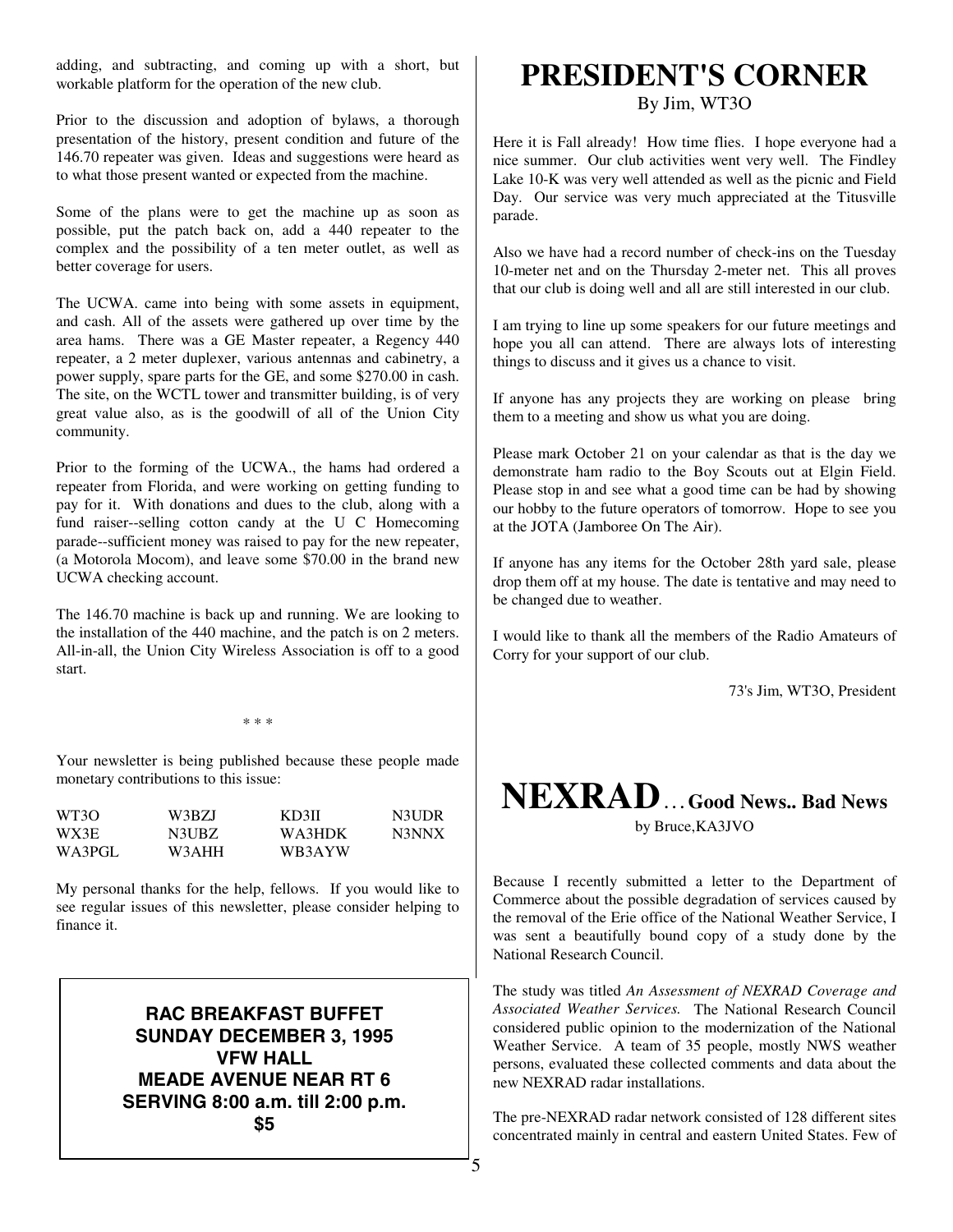these sites had Doppler capability. Many of these sites were only in operation during severe weather conditions.

The good news is that the NEXRAD network, when complete, will consist of 138 high-tech radars. They will provide coverage for nearly all the central and eastern United States. NEXRAD's Doppler coverage will provide increased short-term forecasting of thunderstorms, macrobursts, wind shear, and mesocyclones that are often associated with tornadoes. The new network will be capable of detecting "tall" storms of at least 26,000 feet anywhere in the United States. This is a significant improvement over pre-NEXRAD capabilities.

And now the bad news. We, in this small area of Northwestern Pennsylvania, will not benefit from the increased NEXRAD radar coverage. With the removal of the Erie radar we are now 153 miles from the closest NEXRAD site. Only five other sites in the United States are more distant from the nearest NEXRAD since removal of their local radar.

The *Conclusions and Recommendations* section of the report it states:

*"Despite the fact that NEXRAD provides overall network superiority, in areas where the old radar site is relatively distant from the replacement NEXRAD, there may be some degradation in coverage. These areas of concern include parts of Alabama, Indiana, North Dakota, Tennessee, and northwestern Pennsylvania.*"

The report further defines the specific concerns about the Erie area:

*"This area has a region-specific, low-altitude weather phenomenon (lake-effect snow) that is difficult to detect with NEXRADs located at Cleveland, Ohio; Buffalo, New York; and Pittsburgh, Pennsylvania. The pre-NEXRAD radar in this region was able to detect lakeeffect snow within approximately 110 km of the existing radar site. Other locally occurring low-altitude phenomena that may have degraded radar-detection coverage include mini-supercells and macrobursts. These last two occurrences are associated with severe thunderstorms and tornadoes".*

Unfortunately, our area seems to be in a "black hole" of sorts where those three nearest NEXRADS can't quite see at the limits of their coverage.

The final effects of this study are yet undetermined. The bottom line is that Public Law 102-567 prohibits degradation of service. The Secretary of the Department of Commerce will submit his report to Congress by late fall 1995. This report may include adjustments to ensure that there is no degradation of weather services for the areas of concern. Unless changes are made to the current modernization program, our local area will not see any improvements to our weather services. As things stand now, we will have poorer service than we did before NEXRAD. I will let you know more on this after I receive the Secretary s report.

## **RAC Minutes**

**September 5, 1995 Red Cross Bldg.**

The meeting was called to order by Jim Adams WT30 at 7:30 P.M.

Seventeen members, including Larry Barton WA3PGL, who now resides in Florida, were present and one visitor, Denver Baker KC5EXZ of West Point, Mississippi.

Roll Call of Officers--Vice President, Ron Ploss N3KLN absent.

The minutes of the last meeting and Treasurers report were accepted as read, by Norma Vanderhof W3CG.

Bills

Penelec \$16.73 Duard May W3DUB Award \$10.75

### Income

1996 dues from Larry Barton WA3PGL \$5.00

### **Donations**

\$10.00 from W3BZJ toward cost of newsletter to be published

\$15.00 from WT3O for glider donated by KD3II and sold. \$7.50 from KE3PD, winner of the evening's 50/50

### Communications

- From W. Pa. Repeater Council, confirmation of frequency coordination of 444.800 Mhz repeater.
- QSL from N3JZK of Valdosta, GA. for October 1994

JOTA QS0. Request from Boy Scout Leader, Terry McCray for radio communications for JOTA on October 21.

Thank-You from Findley Lake, NY officers for providing communications on May 13.

From Kenwood, Newsletter and discount coupons.

From Butler Hamfest flyer and free \$5.00 ticket for September 10, for publicity received.

From ARRL, RAC President's Handbook.

Receipt from W. Pa. Council.

### **Announcements**

KE3PD and N3GCY gave an Amateur Radio presentation for Corry Rotary Club.

- Boy Scouts Jamboree On The Air (JOTA) to be held October 21.
- Terry McCray offered to check out availability of Elgin Park for Field Day 1996.
- WT30 ordered 1,000 50/50 tickets printed without numbers for use to be unlimited.
- W3AHH, for Red Cross Board, announced that radio operators were requested for a simulated disaster drill. Date to be announced later.
- Rumor of Corry CB Club folding and Treasury balance donated to charity.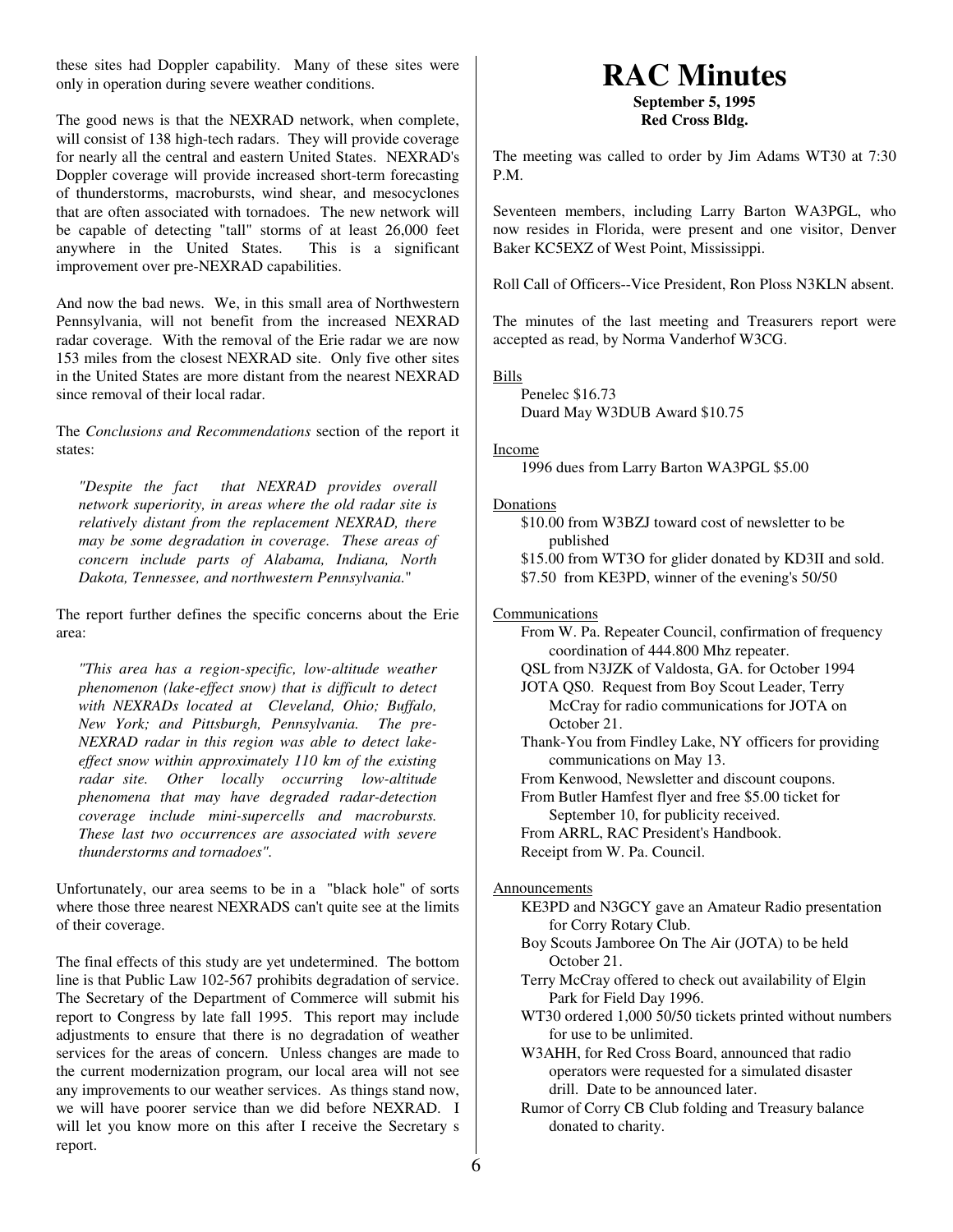- WA3HDK announced that cost of newsletter to be about \$50.00 and funds were still \$20.00 short.
- N3UDR suggested a possible interest in presenting programs such as the Erie Forum holds.
- WT30 announced that KA3RDA donated a lawn mower to be sold, questioning if it should be held for mowing repeater site. KE3PD recommended selling it to reinforce the Treasury.
- W3BZJ announced that he has a couple of boxes of goodies for the yard sale.
- WT30 announced that Paul Gerbracht W3QPP offered a QCWA speaker for a future meeting.
- KD3II announced that the stand-by battery for repeater is in fine shape, and we now have a battery charger. Building has been insulated and air movement improved. Temperature running from  $70^{\circ}$ -82<sup>o</sup> and Cecil W3AGF provided ground wire and improved grounding system.

Drawing Winners

50/50 Frank KE3PD Butler Hamfest ticket Rob N3OCL

Motion to adjourn by W3AHH - 9 P.M.

Respectfully submitted by Norma Vanderhoff W3CG, Sec./Treas.

### **RAC MINUTES OCTOBER 3, 1995 RED CROSS BLDG.**

- The meeting was called to order by WT3O Jim Adams, at 7:30 P.M. with 16 present.
- Roll Call of Officers V. President N3KLN Ron Ploss absent. Minutes of the last meeting and Treasurer's report were accepted as read.

### Announcements

- By W3AHH Quentin, a Red Cross Disaster Drill, involving Emergency Management Agency and Corry Fire Dept., will be held on October 5, commencing at 6:30 P.M. W3AHH will be in charge of communications and volunteers are requested.
- N3KLN was having a hernia operation today at Hamot Medical Center, and would appreciate help in a couple of weeks, to erect a 2M antenna on a TV mast.
- JOTA communications will be provided on October 21. W3BZJ will furnish a rig, KE3PD will provide a Half-Square 20M antenna, N3UDR volunteered to help and more volunteers are needed. To be at Elgin Park.
- Club yard sale will be held on Saturday, October 28, at the QTH of WT3O.
- Advised by Terry McCray that Elgin Park will be available on June 22, 1996 for Field Day. A donation will be appreciated to offset expenses. WT3O to secure the date.
- WA3HDK announced that the club newsletter is nearly done and will be mailed to all members. Funding is complete with a possible \$5.00 on the plus side.
- WX3E announced that the Union City 146.10/70 repeater is back on the air, and problem had been located in the hardline. For those not having PL, their touch-tone pad can turn PL off. Operators should turn the PL back on when done.
- A meeting will be held at the home of W7RVY on October 12, at 7 P.M.
- WT3O requested volunteers to serve as net control for the Thursday 8:00 P.M. net on 147.69/09.

#### **Dates**

October 14 & 15 - Pa. QS0 Party October 21 - JOTA Program and Fort Venango Mike and

Key Club auction at Seneca.

- December 9 RAC Holiday Dinner at Dutch Treat Restaurant at Spartansburg - 6:30 P.M.
- Suggestion by KA3JV0 of checking with VFW of a club sponsored pancake breakfast. W3AHH volunteered to check this out.
- Motion by KA3JVO that W3AHH be authorized to secure a firm date if it falls before the next meeting. Seconded by W7RVY. Carried.

N3GCY reported that 10 radio operators provided communications for the Titusville Parade and the Parade Committee expressed their appreciation.

- Nominating Committee for November Club election suggested by KD3II. Appointed were W3AHH, WA3HDK, and KD3II.
- Motion by KD3II to give PL access code to club members. Seconded by KE3PD. Carried.
- WB3AYW furnished a drawing of a 2M gain vertical Butternut antenna to those present.

### Bills

\$44.52 Office Products Unlimited for printing of 1000 50/50 tickets. \$16.21 Penelec

### Income

\$25.00 from lawnmower, donated by KA3RDA and purchased by KD3II. \$25.00 donation toward electric bills from WA3HJC. \$07.50 from 50/50 drawing. \$67.50 dues collected for 1996.

50/50 - \$7.50 won by WX3E

Coffee and donuts were available throughout the meeting.

Adjournment - 9 P.M.

Submitted by Norma Vanderhoff W3CG, Sec/Treas.

### **CONGRATULATIONS TO ARNOLD, N3UBZ ON UPGRADING AGAIN! HE IS NOW A GENERAL.**

\* \* \*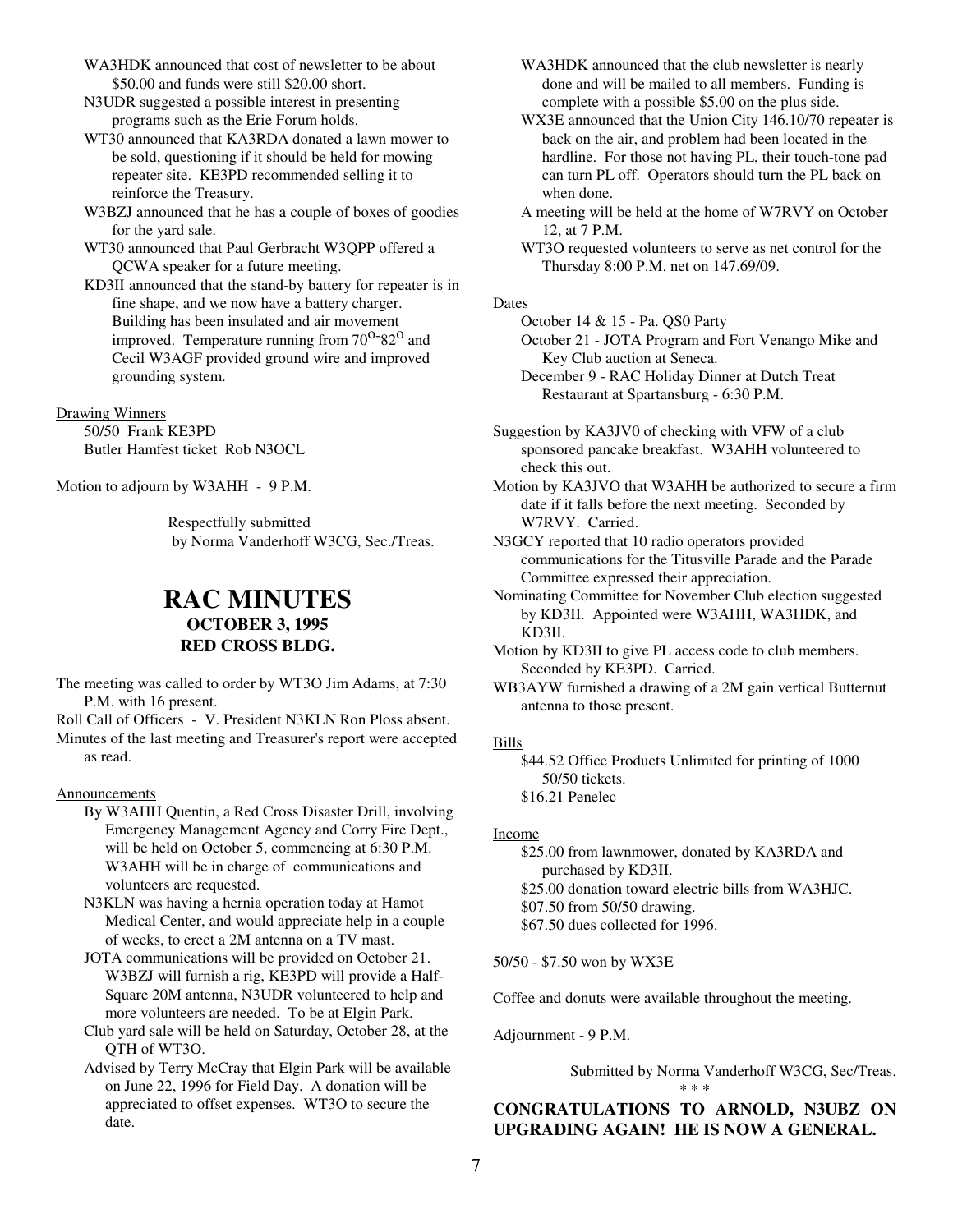## **RAC SALUTES Jim Adams - WT3O**

You can't be involved in ham radio in northwestern Pennsylvania for very long before you hear the call WT3O. That call belongs to Corryite Jim Adams. Jim



was born 57 years ago in Corry. He married Evelyn Burkett. They have two daughters and a son. He's been a Grandpa three times over. Jim retired 8 years ago as a truck driver for Consolidated Freight Lines. He piloted the big rigs for 29 years.

Jim was first licensed in 1975 as a novice with the call WN3ZYR. His first station consisted of a Hallicrafter's HR30 receiver and a Knight CW-only transmitter. Some of the other calls he has held through the years are WA3ZYR, KA3OSG, and N3KFX. He has held his present call, WT3O, since 1991.



When you walk into Jim's shack you come face-to-face with an impressive array of fine equipment. There is an Icom IC751A to handle HF, an Icom IC2410H for

UHF/VHF, and a Radio Shack HTX100 for 10-meters. All of this is powered by an Astron dual meter power supply. An MFJ 949E Antenna tuner has the job of keeping his HF transmitter happy. Also prominent on his desk is his squeeze paddle keyer and a couple of microphones. His Yesau FT530 dual band hand held is never far away.

The ell-shaped desk on his right holds his ancillary gear. There is a Uniden BC210 scanner, a Hallicrafters HR-30, his weather station, several rotor control boxes, and a Radio Shack color computer.

Outside, you look up to see a TA33 triband beam for 10- 15- and 20-meters, a trap dipole for 160-meters, and an inverted vee for 80- and 40-meters. Stacked 11-element beams are used on 2-meters and stacked 440-Mhz beams designed and built by Leonard WB3AYW are on another rotor.

Jim has worked all states, but has not attempted to get a certificate. His favorite modes are CW HF operation, and FM voice operation on VHF and UHF. He says with a grin that his longest contact was to a station in Newcastle, Australia.



He has been president of our club for three years and is responsible in part for the growth we have been experiencing during that time. He has put in endless hours on our improved repeater, coordinated the work with the Boy Scouts, the parades and the fly-in. He is also a member of the VEC team, ECARS; Army MARS, and ARRL.

Photos from videotape by WA3HDK